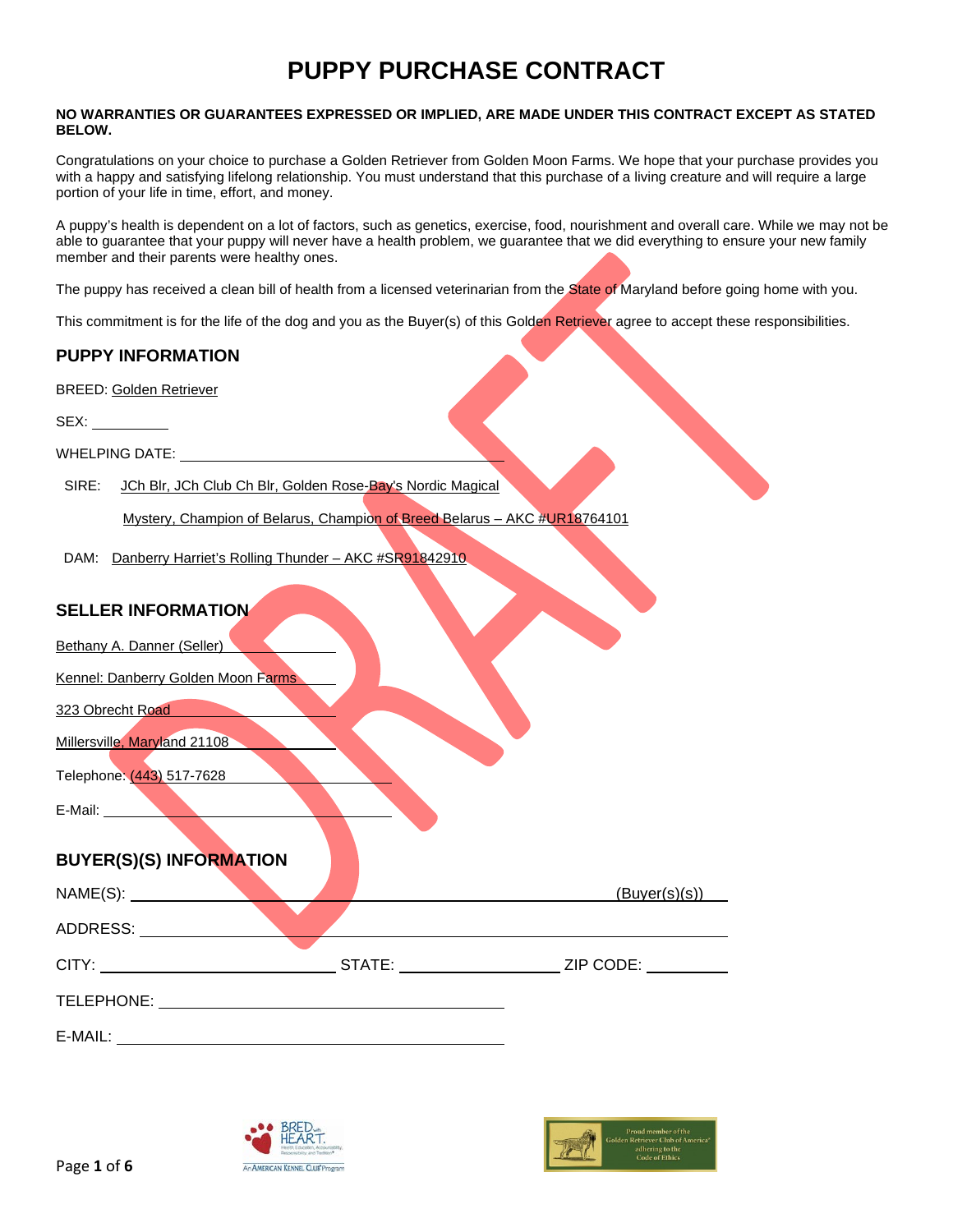#### **TERMS OF PAYMENT AND PURCHASE PRICE**

The full payment price of the puppy described above is  $\frac{1}{5}$ , \$3,000.00 , plus the conditions to be performed by the Buyer(s) as herein set forth.

Payment full must be made not later than six (6) weeks following the whelping date and must be prior to the date of delivery and Buyer(s)(s) taking ownership of the dog. Payment is paid with cash, money order, or cashier check. This contract must be fully executed and must accompany the final payment.

A \$ 500.00 deposit is required to reserve your puppy prior to purchase and will be applied to the purchase price of the puppy. **DEPOSITS are Non-Refundable except if enough puppies are not whelped to supply the Buyer(s)(s).** The Seller, upon receipt of the above mentioned Five Hundred Dollar (\$500.00) reservation fee shall acknowledge that the Buyer(s)(s) is purchasing a puppy from the Seller. Once approved for ownership in writing, *and* it is determined that there are enough puppies in the litter, Seller will contact the Buyer(s) *in order* vie e-mail regarding the deposit and contract. The Buyer(s) have ten (10) calendar days to return this contract executed with the deposit to the Seller at the address stated in this contract. Paperwork and deposits received after this period will be returned and the Buyer(s) will be moved to the bottom of the list.

Crating, Shipping, Delivery, and any additional Handling expenses related to shipping to a maximum of 180 miles of the Seller's location in Millersville, Maryland are the responsibility of, and shall be paid by, the Buyer(s)(s). The current flat rate for this service is Six Hundred Dollars (\$600.00). Buyer(s)(s) agree(s) to this additional charge for this additional service, if requested by the Buyer(s)(s).

**BUYER(S) INITIAL HERE:** 

#### **LIMITED AKC REGISTRATION**

This puppy is being sold as a pet with **LIMITED AKC REGISTRATION** as defined by the American Kennel Club (AKC). This means he/she will not have any breeding rights.

**This puppy shall never be bred to a dog of another breed or \$10,000 in damages will be paid to Seller by Buyer(s)(s) upon discovery of a cross breeding resulting in pregnancy. Furthermore, if this dog is bred to another Golden Retriever, a fee of \$3,000 per puppy is to be paid to the Seller by Buyer(s)(s).**

**BUYER(S) INITIAL HERE:** 

## **SELLER'S REPRESENTATIONS AND LIMITED WARRANTY**

Seller hereby represents and warrants the following:

The Seller of this litter, Bethany A, Danner, guarantees that this dog was checked by Veterinarian:

Veterinary Medical Center – 28966 Information Lane – Easton, MD 21601 on

by Dr. Elizabeth Callahan

The Seller guarantees that all immediate breeding stock used by the dog owner listed on the AKC papers has passed the most common tests for hips, elbows, and heart. The Buyer(s) understands that the Seller may do our best to produce healthy, sound dogs and have them checked for the most common genetic diseases. We cannot and do not guarantee that the dogs we sell will never have health issues.

(a)The above puppy has been examined by a licensed Veterinarian and was found to be in good health; Seller is not responsible if puppy contracts a communicable disease after leaving Seller's possession.

(b) This puppy is being sold as a pet and companion animal, and Seller does not guarantee color, size, championship, training ability, or temperament of any puppy.

(c) The application for registration of this puppy is \*limited\* as defined by the American Kennel Club ("AKC") and this puppy is not being sold for the purposes of breeding.

(d) Limited Registration\* means that the dog is registered with the AKC, but no litters produced by the dog are eligible for registration. Dogs with limited registration may not be entered in breed competition(s) at Dog Shows but may compete in all other AKC events.

(e) Buyer(s)(s) understands and agrees that this puppy will only be registered under the American Kennel Club (AKC), and no other Pet Registry in the U.S, without prior written consent from Seller.

(f) Buyer(s)(s) understands and agrees that this puppy's registered name must include the prefix "Danberry."

(g) Seller will defend the title to the puppy from all lawful claims and demands. The Seller warrants that she is the lawful owner of the puppy, that the puppy is free from all encumbrances and that she has the right to sell the puppy.



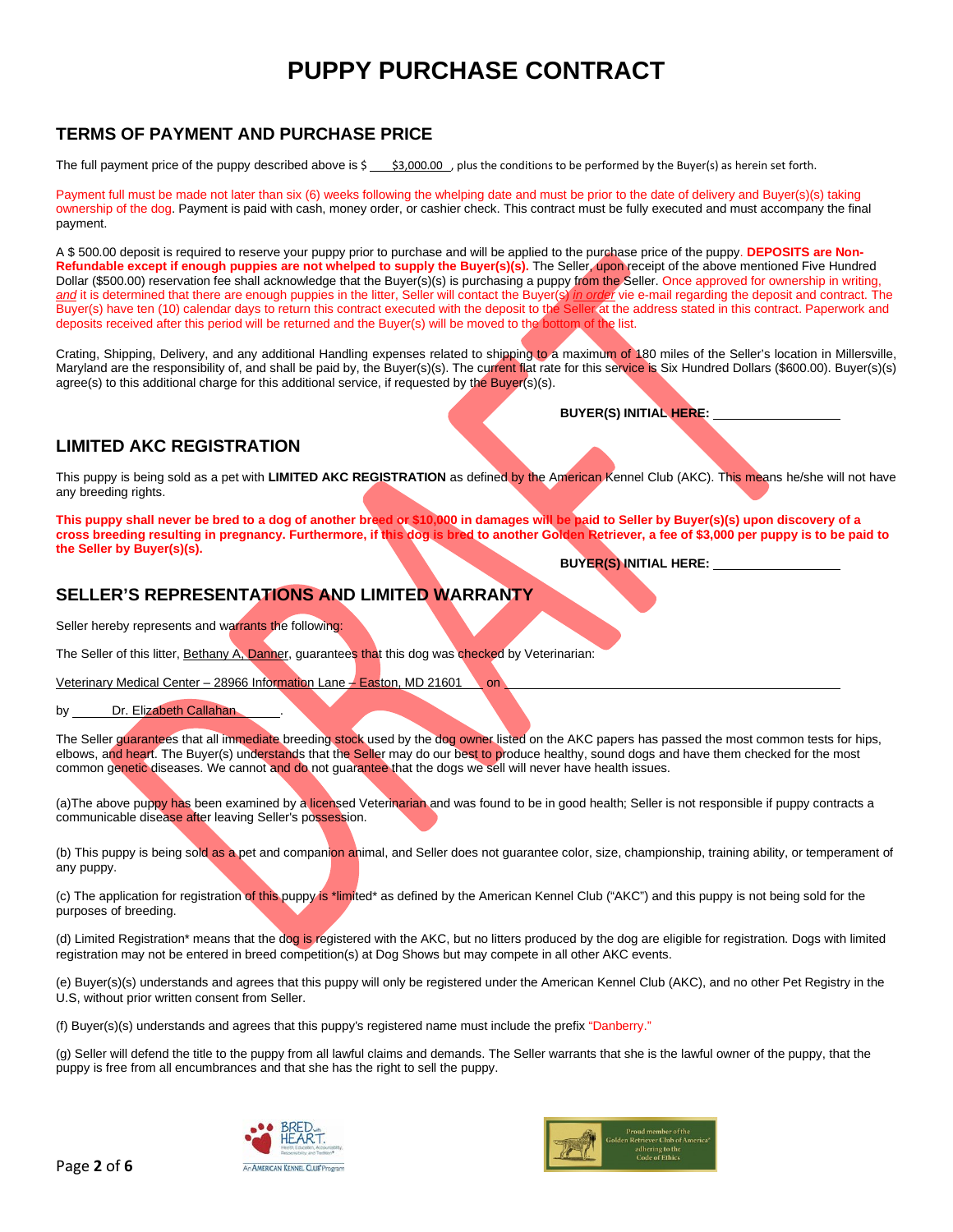(h) Should the animal purchased under this agreement be diagnosed by a board certified specialist as being affected by hereditary defects of the hips, elbows, eyes and/or heart, the Seller is willing to take the puppy back and replace it with a puppy from another breeding, so long as said diagnoses and request for replacement happen within two (2) years of the animal's birth date.

(i) Reasonable precautions have been taken to prevent this puppy from acquiring hereditary defects of the hips, elbows, eyes, and heart. However, due to unknown hereditary and environmental causes of such unknown defects, no guarantee will be given against them.

(j) Due to recent research implicating an extraordinarily higher incident of hip dysplasia, elbow dysplasia, hemagiosarcoma and lymphosarcoma in golden retrievers that have been spayed or neutered this limited warranty is null and void if the puppy is spayed or neutered at any time within the first 18 months, unless expressed written permission is granted by Seller at Seller's discretion, and/or medical requirement is verified by a licensed veterinarian **PRIOR** to when the spay/neuter procedure is performed.

(k) This limited warranty is given only to the original Buyer(s) of the animal sold under this agreement. This limited warranty is the only warranty given on the animal purchased under this agreement. Buyer(s) hereby acknowledges that he/she understands the terms and conditions of the above presented Seller's Limited (pet) Warranty.

**SELLER INITIAL HERE: BUYER(S) INITIAL HERE:** 

#### **SELLER AGREES:**

- Seller guarantees that puppy has had proper care to date and has been checked by a veterinarian.
- Shot and medical records will be furnished at time of purchase.
- AKC registration paper will be furnished at the time of delivery of the puppy to the Buyer(s).
- If puppy is being shipped a copy of the shots & deworm records will be shipped to the Buyer(s). If within three (3) business days of receiving the puppy under 16 weeks old or within one (1) calendar week of receiving a puppy over 16 weeks old, he/she is examined by a reputable veterinarian and the health of the puppy is found to be at serious risk of euthanasia or death due to a congenital defect (existing at birth), owner shall notify Seller and provide a written statement from a licensed vet describing puppy's condition and shall return the puppy and papers to the Seller within three days of the examination. Seller will replace puppy or refund the full price of the puppy (minus shipping fees). This does not include worms, fleas, mites, coccidiosis, giardia, or any other parasites as they are common in dogs and puppies. Seller assumes no responsibility for veterinarian or shipping fees.
- If at the time of initial examination by the Buyer(s)s veterinarian, the puppy is found to have a non-life threatening condition requiring surgical intervention, the Seller will consider a one-time reimbursement for up to \$500 for a medically necessary surgical correction only if the Buyer(s) notifies the Seller of the medical condition, in writing, within 48 hours of the initial veterinary visit, and the Seller is provided with both a letter from the Buyer(s)s veterinarian indicating the medical condition and receipt for the surgery once performed.
- Seller shall be responsible for the fees associated with the American Kennel Club ("AKC") registration.
- Seller shall be responsible for the initial wellness veterinary exam.
- Seller shall be responsible for the 1st set of vaccines.
- Seller shall be responsible for the early deworming.
- Seller shall be responsible for providing the Buyer(s) and "New Puppy Kit".

**SELLER INITIAL HERE:** 

## **BUYER(S) AGREES**:

(Buyer(s) Printed Name)

fully understand that the health of said dog is now in my care and that I will take

reasonable measures to keep said dog healthy, up to date on the most common vaccinations and at a healthy weight. I also understand that hip dysplasia along with other skeletal problems can and do occur as a result of environmental issues such as, but not limited to the following: Excessive going up and down stairs before the age of 2 years, jumping off of structures/furniture, etc. higher that the dog's shoulders, rough play especially on slippery floors, and keeping the dog over a healthy weight, or ingesting such items that would preclude the proper absorption of nutrients – such as fiber filled toys or bedding, socks, etc. I will not use artificial chemicals on the lawn the puppy uses regularly for its entire life, and the puppy will not be taken to dog parks where fertilizers are used.

#### **BUYER(S) INITIAL HERE:**

1. **\_\_\_\_\_\_\_\_\_ (Initial)** To have puppy examined within 72 hours of receipt of the puppy if puppy is under 16 weeks of age and within one (1) calendar week of purchase if a puppy is older than 16 weeks of age by a licensed veterinarian to validate puppy is healthy. Proof of examination within 72 hours of receipt shall be provided to Seller, at Seller's request. If the puppy is returned due to illness (other than a hereditary defect(s) as stated in Seller's limited warranty, above), a verified letter specifically addressing the purported illness is required from the veterinarian. This includes death or illness from any health condition deemed present prior to removal from Golden Moon Farms premises. \*\*\*All Veterinarian fees and expenses shall be the responsibility of the Buyer(s)(s). Under no circumstances shall Golden Moon Farms be held responsible for any expenses for any puppy not in the possession of Golden Moon Farms.



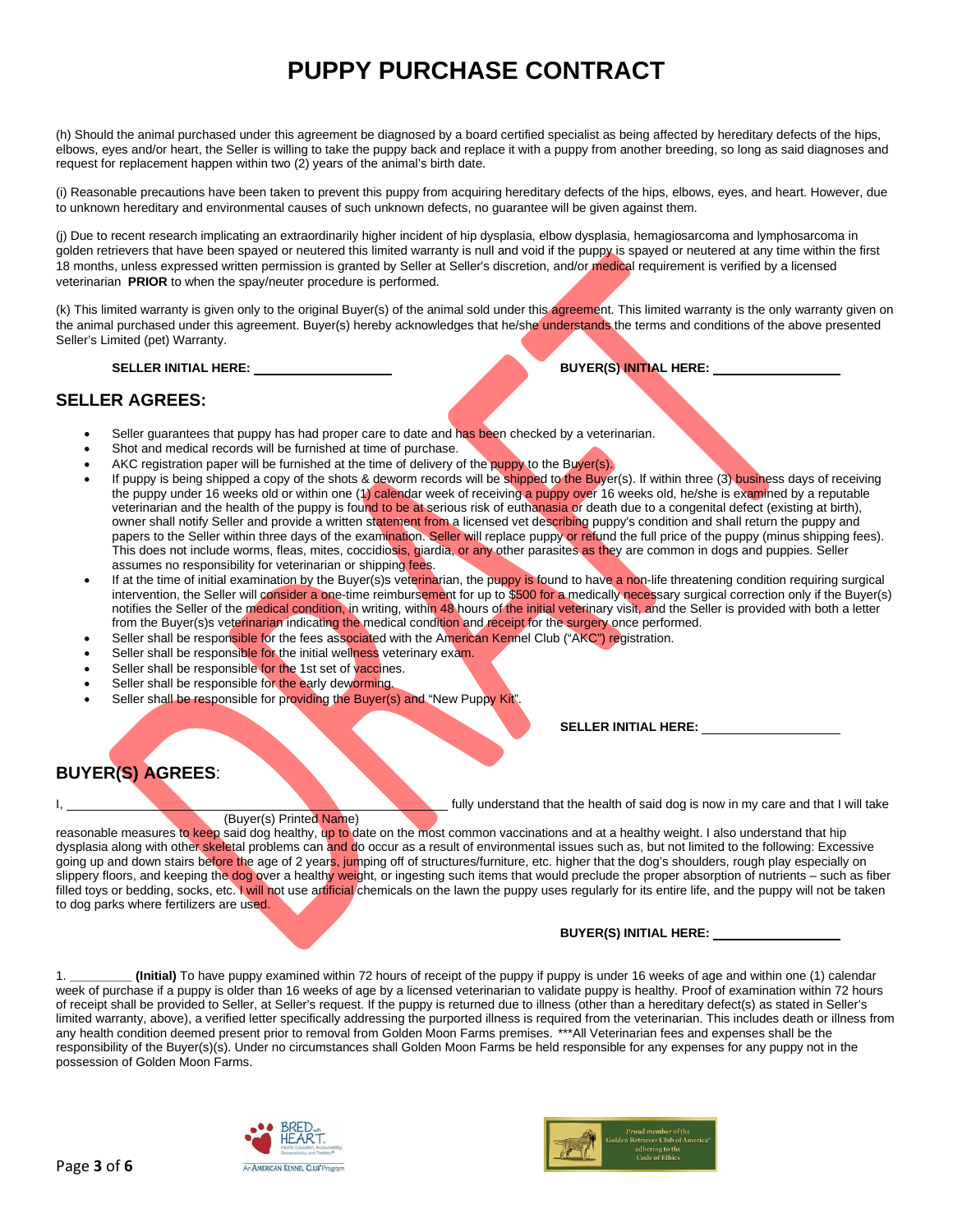2. **\_\_\_\_\_\_\_\_\_ (Initial)** This dog is warranted only for the purpose of being a companion animal, not for any other purpose or reasons. No warranty is given to the Buyer(s) for any special purpose or function of this dog. This dog is not to be used for any illegal or immoral activities and is not to be used for any type of research or vivisection, and will not be sold to any puppy mill, dog farm, pet shop or other mass producing or money making operation. If found otherwise, the dog will be forfeited back to Seller without refund.

3. **\_\_\_\_\_\_\_\_\_ (Initial)** Buyer(s) is not to register the puppy under any other Pet Registry other than American Kennel Club (AKC). If your dog is found to be registered with any other pet registry such as CKC, etc... Then you will be in breach of contract and your dog will be forfeited back to Seller without refund.

4. **\_\_\_\_\_\_\_\_\_ (Initial)** Buyer(s) further agrees, as part of Buyer(s)(s) performance under this agreement, that the purchased animal will be given proper medical care including, but not limited to, vaccinations and annual boosters, regular de-worming,

(Initial) To provide adequate housing away from the elements. Buyer(s) will have a fenced yard or an appropriate kennel. Dog will NEVER be left on a rope, leash or chain. The dog will not be housed outdoors. The Buyer(s) will groom, train, and care for this dog in the manner consistent with high quality animal husbandry.

6. **\_\_\_\_\_\_\_\_\_ (Initial)** The value of the pet for the purpose of this guarantee is solely the original purchase price of the pet, and does not include any additional prices declared by the Buyer(s), such as value of show dog, shipping, or training fees.

7. **\_\_\_\_\_\_\_\_\_ (Initial) Buyer(s)(s) agree(s) this dog will never be surrendered to any humane society, animal rescue group or animal shelter.** Golden Moon Farms will accept the return of any dog that is unable to be cared for and shall assume ownership of, possession of, and responsibility for any such animal previously purchased from Golden Moon Farms at all times. Buyer(s) understands and agrees that Seller maintains Right Of First Refusal for the life of this dog and that this dog will never be sold, transferred or surrendered to anyone or organization for any reason, without **PRIOR WRITTEN CONSENT** from the Seller. **Buyer(s)(s) understands and agrees to pay a \$10,000 penalty should Buyer(s)(s) sell, rehome, or surrender this dog to anyone other than Seller.** Should an animal purchased under this agreement be returned for any reason whatsoever, Buyer(s)(s) accept(s) responsibility for, and shall pay, without recourse against the Seller, any and all transportation expenses, veterinary charges, crate fees, air freight charges, and transport fees to and from the involved airports. Should an exchange animal be agreed upon, Buyer(s)(s) shall be responsible for any and all costs, charges, and/or fees associated with transportation of the exchange animal from Seller to Buyer(s)(s).

8. **\_\_\_\_\_\_\_\_\_ (Initial)** To feed dog high-quality food as determined by the Buyer(s)'s veterinarian.

9. **\_\_\_\_\_\_\_\_\_ (Initial)** Reasonable precautions shall be taken by Buyer(s) to prevent the acquiring any environmental faults.

It is strongly recommended that no hard exercise, rough playing, of extensive running with adults, children or other animals should be allowed in the first 2 years. Please try to restrict the puppy's exercise to sensible activities (brief short walks) and discourage jumping activities. Activities such as excessive jumping off of a sofa, chair, or bed, or from a height greater than the height of the dog's shoulder in the first 2 years shall void this warranty.

**Buyer(s) understands that extended and exhaustive playing, playing with older dogs, or forced exercise can cause joint and bone problems because of soft tissue development, until the age of two years.**

A good rule of thumb for a **puppy's exercise** needs is **the** '5-minute rule'. This rule basically states: A **puppy** needs no more than 5 minutes of **exercise** for each month it has been alive. E.g.: a 3-month-old **puppy** needs only 15 minutes **exercise** per day, a 5-month-old needs 25 minutes. As a rule to follow, a healthy **adult** Golden Retriever exercise needs consist of a good **hour of exercise every day**.

10. **\_\_\_\_\_\_\_\_(Initial)** The Buyer(s) will purchase and maintain health insurance for the lifetime of this pet.

11. **\_\_\_\_\_\_\_\_(Initial)** Buyer(s) agrees to notify Seller of any and all abnormal medical or health related conditions with this dog for the remainder of the dog's life so Seller can maintain an accurate lifetime medical history on all Golden Moon Farms offspring.

12. **\_\_\_\_\_\_\_\_(Initial)** At no time (i.e., indefinitely) following the acceptance and execution of this contract shall the Buyer(s)(s) (i) make any statements, or take any other actions *whatsoever*, to disparage, defame, sully or compromise the goodwill, name, brand or reputation of the Seller; or (ii) commit any other action that could likely injure, hinder or interfere with the business, business relationships or goodwill of the Seller. The Buyer(s) hereby represents and warrants that, prior to the acceptance and execution of this contract, the Buyer(s) has not committed any of the foregoing actions described in this Section [12]. Due to the sensitive nature of Sellers business, any violation of this section by the Buyer(s) will be subject to a penalty of \$3,000.00 per violation.



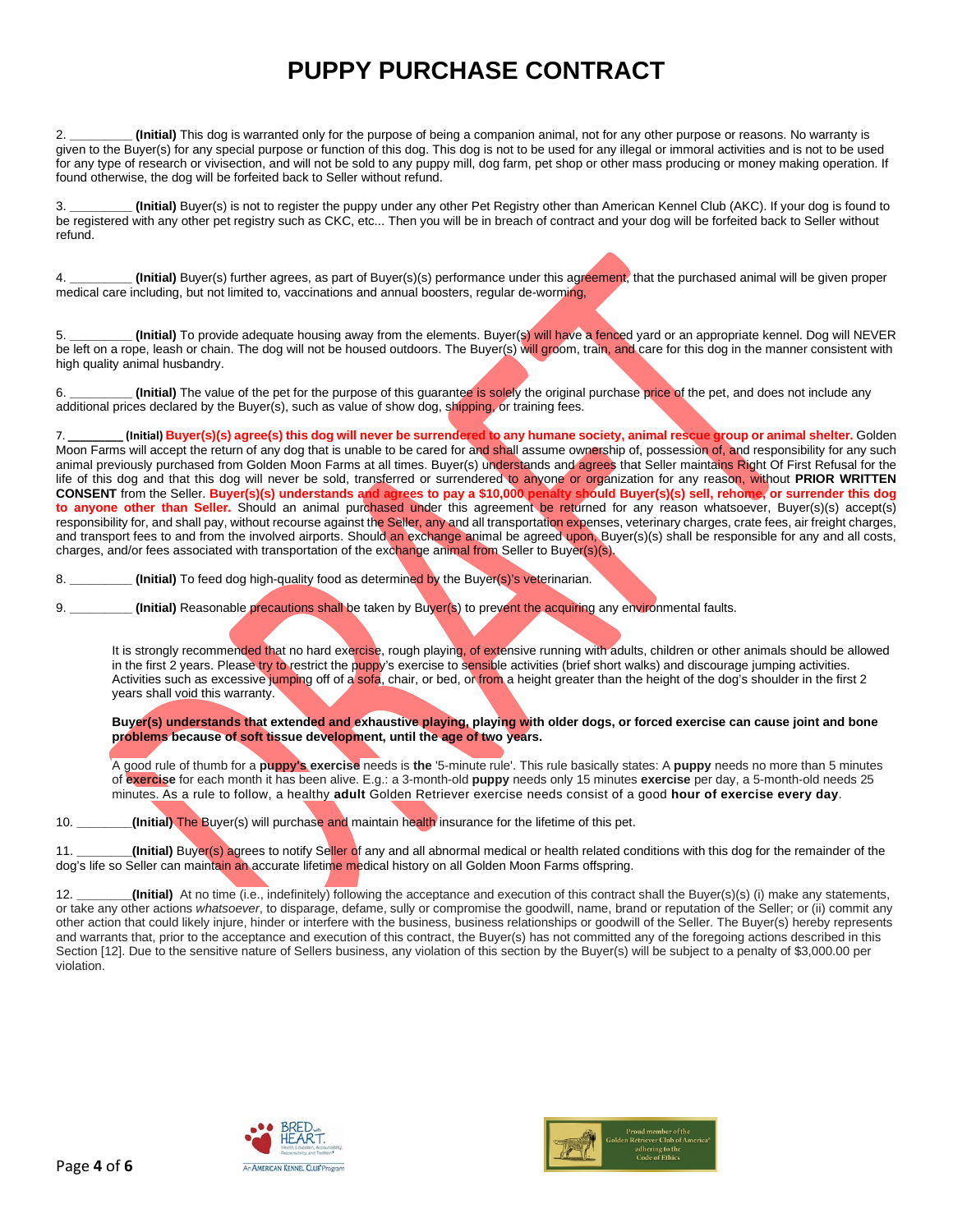## **ACCEPTANCE OF CONTRACT**

In consideration of the foregoing, Seller/Buyer(s) below indicate acceptance of the terms and conditions for the purchase of this Golden Moon Farms Golden Retriever.

This Contract shall be deemed consummated in the county of Anne Arundel, Maryland and shall be governed by the laws of the State of Maryland. If for any reason litigation should occur, the venue shall lie in Annapolis, Maryland, under a non-jury proceeding. Seller will not be responsible for any costs associated with this process.

Any breach of this contract / warranty by the Buyer(s) shall result in the retention of all fees and deposits by the Seller.

By our signatures we agree to and understand the foregoing terms and conditions and acknowledge having received a copy of this contract. No other promises of guarantees apply either stated or implied.

| Date: |
|-------|
| Date: |
|       |
|       |
|       |
|       |
|       |
|       |
|       |
|       |
|       |
|       |
|       |